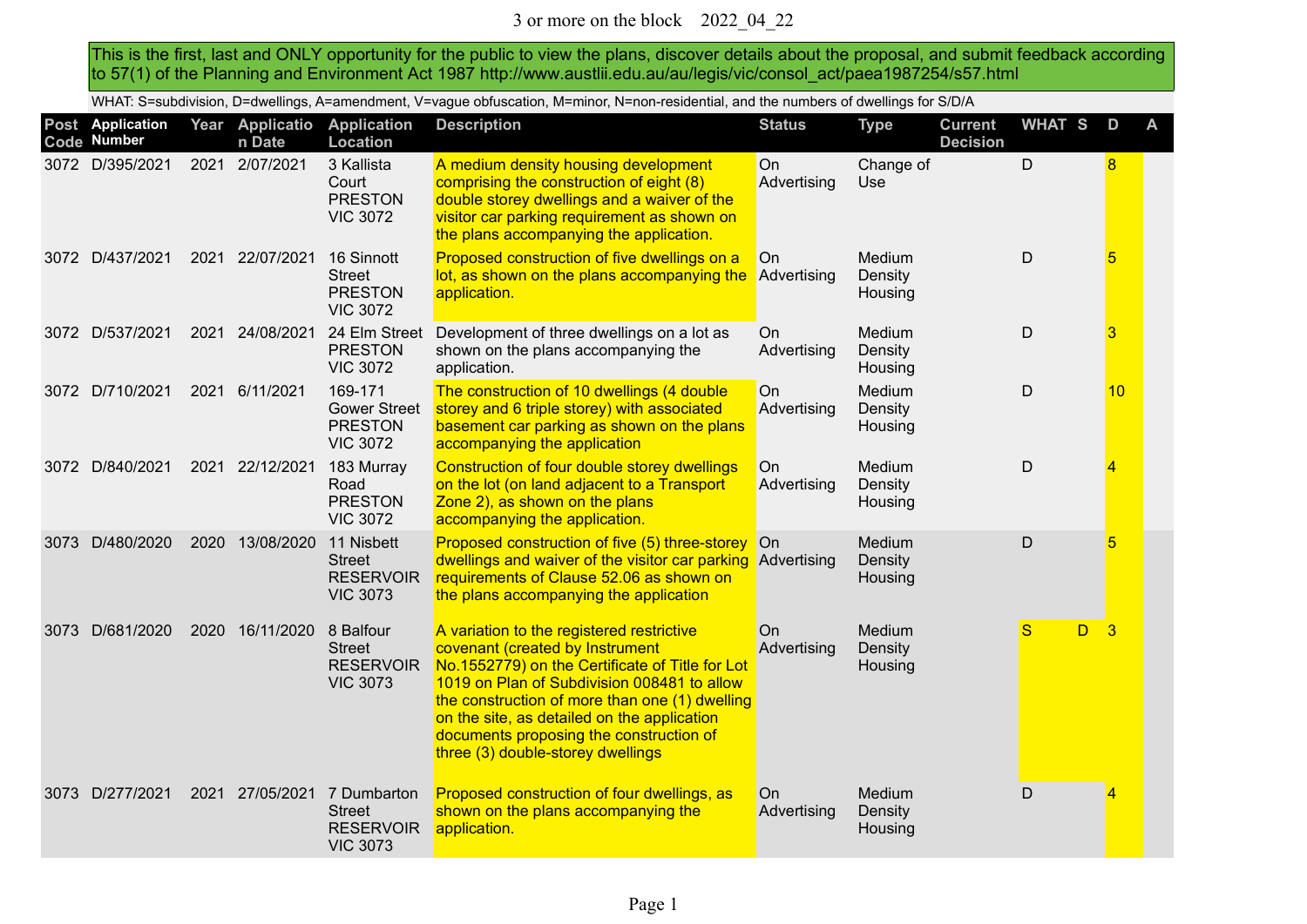| 3073 D/31/2021  | 2021 1/02/2021     | 11 Dorrington<br>Avenue<br><b>RESERVOIR</b><br><b>VIC 3073</b> | Proposed construction of three dwellings, as<br>shown on the plans accompanying the<br>application.                                                                                              | On<br>Advertising | Medium<br>Density<br>Housing | $\mathsf{D}$ | 3 |
|-----------------|--------------------|----------------------------------------------------------------|--------------------------------------------------------------------------------------------------------------------------------------------------------------------------------------------------|-------------------|------------------------------|--------------|---|
| 3073 D/439/2021 | 2021<br>23/07/2021 | 13 Dundee<br>Street<br><b>RESERVOIR</b><br><b>VIC 3073</b>     | A medium density housing development<br>comprising the construction of (5) double<br>storey dwellings on land in the General<br>Residential Zone - Schedule 1 as shown on<br>the submitted plans | On<br>Advertising | Medium<br>Density<br>Housing | $\mathsf D$  | 5 |
| 3073 D/507/2021 | 2021 15/08/2021    | <b>RESERVOIR</b><br><b>VIC 3073</b>                            | 40 York Street Proposed construction of three (3) double<br>storey dwellings as shown on the plans<br>accompanying the application                                                               | On<br>Advertising | Medium<br>Density<br>Housing | $\mathsf D$  | 3 |
| 3073 D/675/2021 | 2021<br>25/10/2021 | 66 Seston<br>Street<br><b>RESERVOIR</b><br><b>VIC 3073</b>     | Proposed 4 double storey townhouse<br>development as shown on the plans<br>accompanying the application                                                                                          | On<br>Advertising | Medium<br>Density<br>Housing | $\mathsf D$  | 4 |
| 3073 D/713/2021 | 2021 8/11/2021     | 205 Spring<br>Street<br><b>RESERVOIR</b><br><b>VIC 3073</b>    | Construct a medium density housing<br>development comprising of three (3) double<br>storey dwellings as shown on the plans<br>accompanying the application                                       | On<br>Advertising | Medium<br>Density<br>Housing | $\mathsf{D}$ | 3 |
| 3073 D/781/2021 | 2021 7/12/2021     | 6 St Vigeons<br>Road<br><b>RESERVOIR</b><br><b>VIC 3073</b>    | Proposed construction of three (3) double<br>storey dwellings as shown on the plans<br>accompanying the application                                                                              | On<br>Advertising | Medium<br>Density<br>Housing | $\mathsf{D}$ | 3 |
| 3073 D/801/2021 | 2021 14/12/2021    | <b>Street</b><br><b>RESERVOIR</b><br><b>VIC 3073</b>           | 14 Dumbarton Proposed construction of four (4) semi-<br>attached double storey dwellings as shown<br>on the plans accompanying the application                                                   | On<br>Advertising | Medium<br>Density<br>Housing | D            | 4 |
| 3073 D/853/2021 | 2021 23/12/2021    | 26 Beatty<br>Street<br><b>RESERVOIR</b><br><b>VIC 3073</b>     | Construction of four double storey dwellings<br>on the lot, as shown on the plans<br>accompanying the application                                                                                | On<br>Advertising | Medium<br>Density<br>Housing | $\mathsf D$  | 4 |
| 3073 D/94/2021  | 9/03/2021<br>2021  | 6 Clements<br>Grove<br><b>RESERVOIR</b><br><b>VIC 3073</b>     | Construction of medium density housing<br>development comprising of three (3) double<br>storey dwellings                                                                                         | On<br>Advertising | Medium<br>Density<br>Housing | D            | 3 |
| 3073 D/1/2022   | 2022 9/01/2022     | 13 Winter<br>Crescent<br><b>RESERVOIR</b><br><b>VIC 3073</b>   | Construction of three (3) dwelling on a lot as<br>shown on the plans accompanying the<br>application.                                                                                            | On<br>Advertising | Medium<br>Density<br>Housing | D            | 3 |